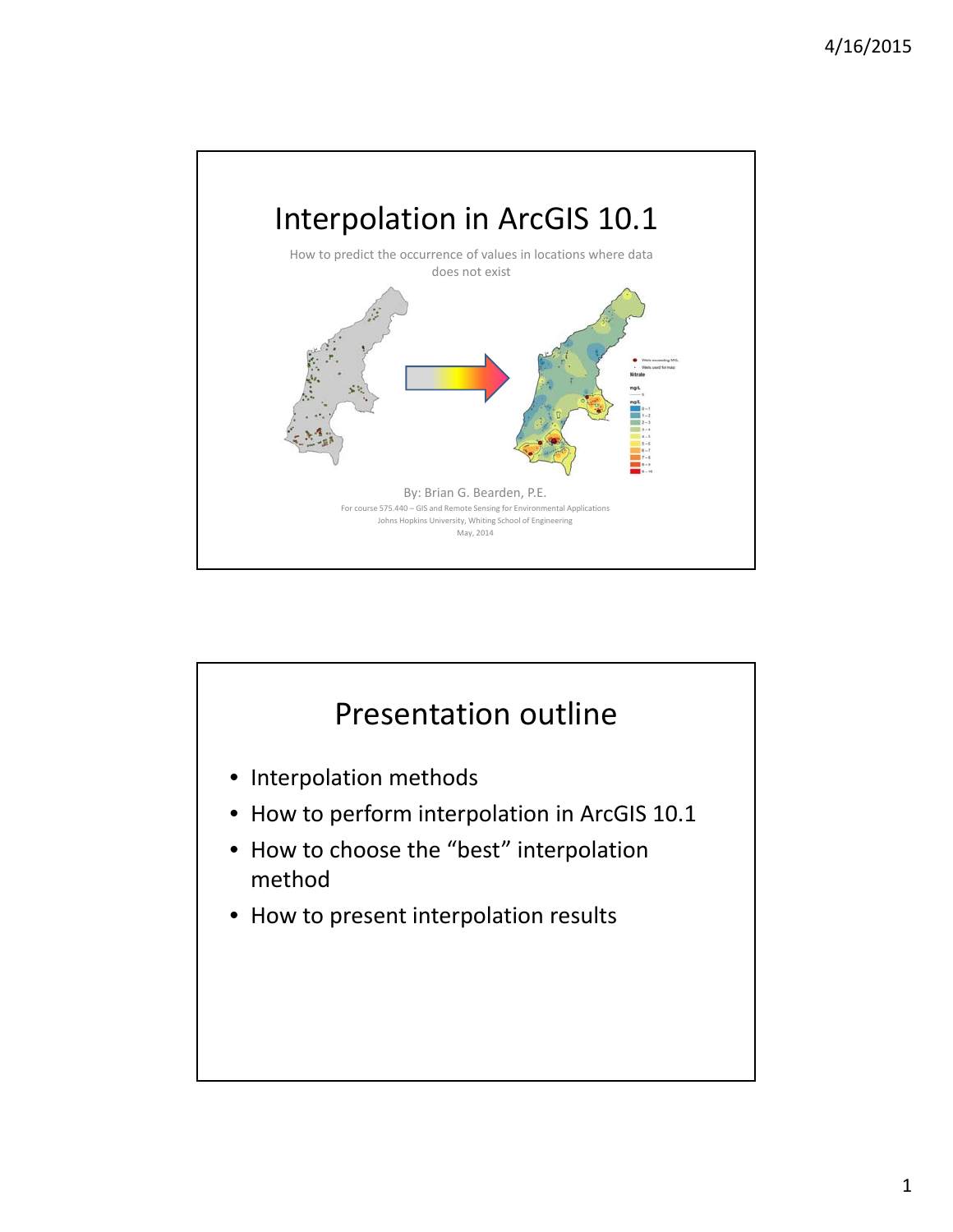

- What is interpolation?
	- The prediction of values in the spaces between data points
	- The prime focus of the field of **geostatistics** [1]
- Basic principle of geostatistics:
	- Points that are closer together are more alike than points that are farther apart [1]

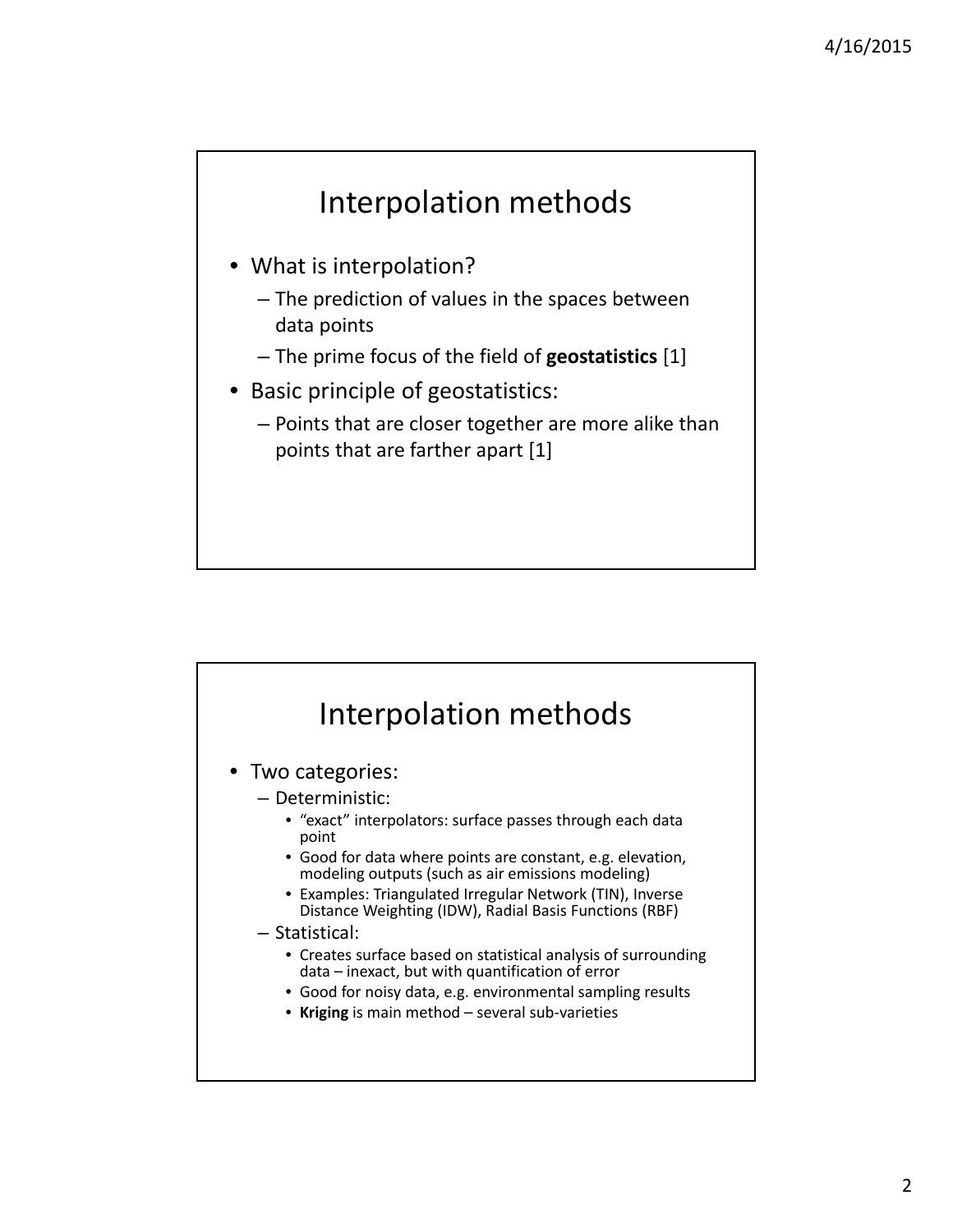

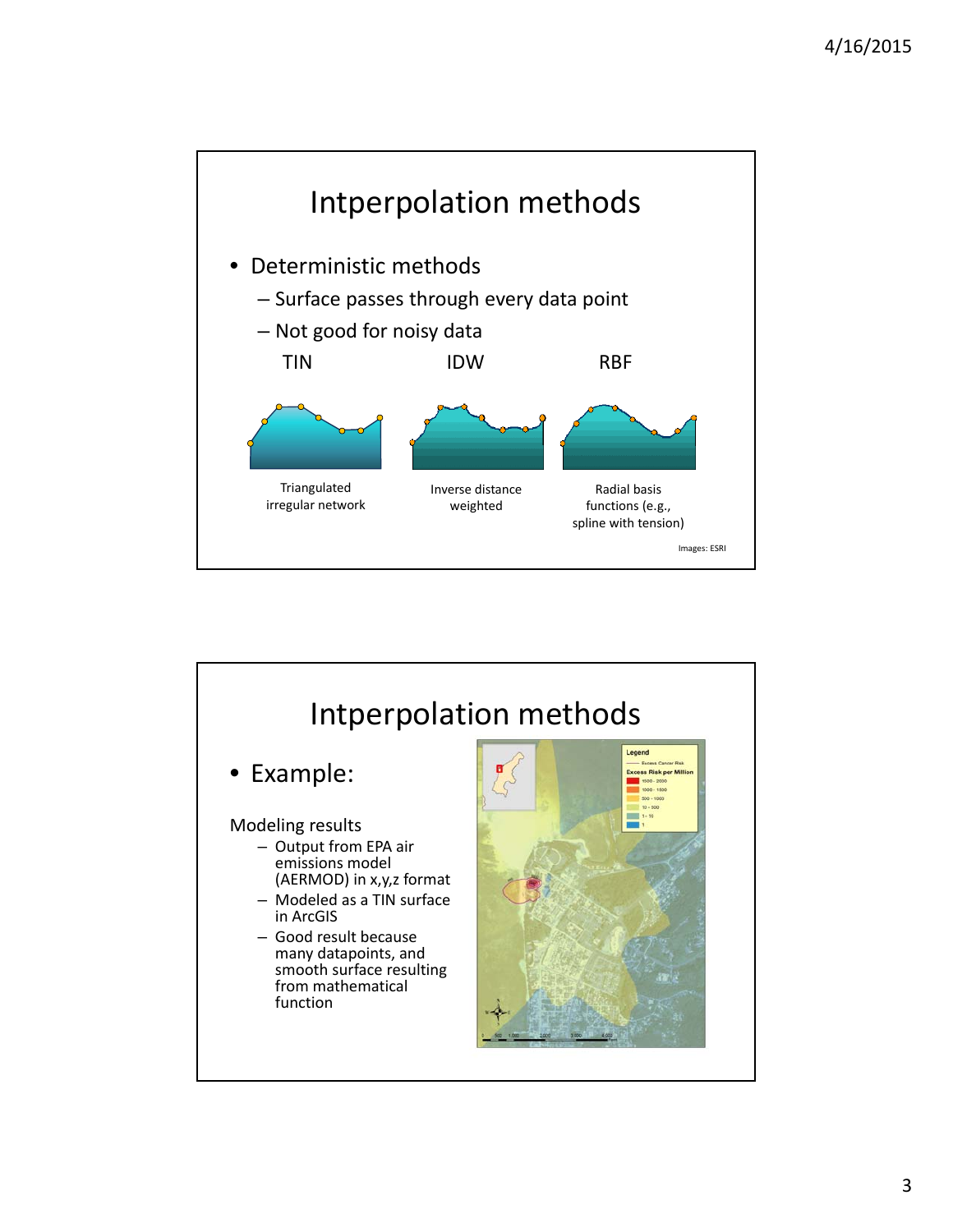

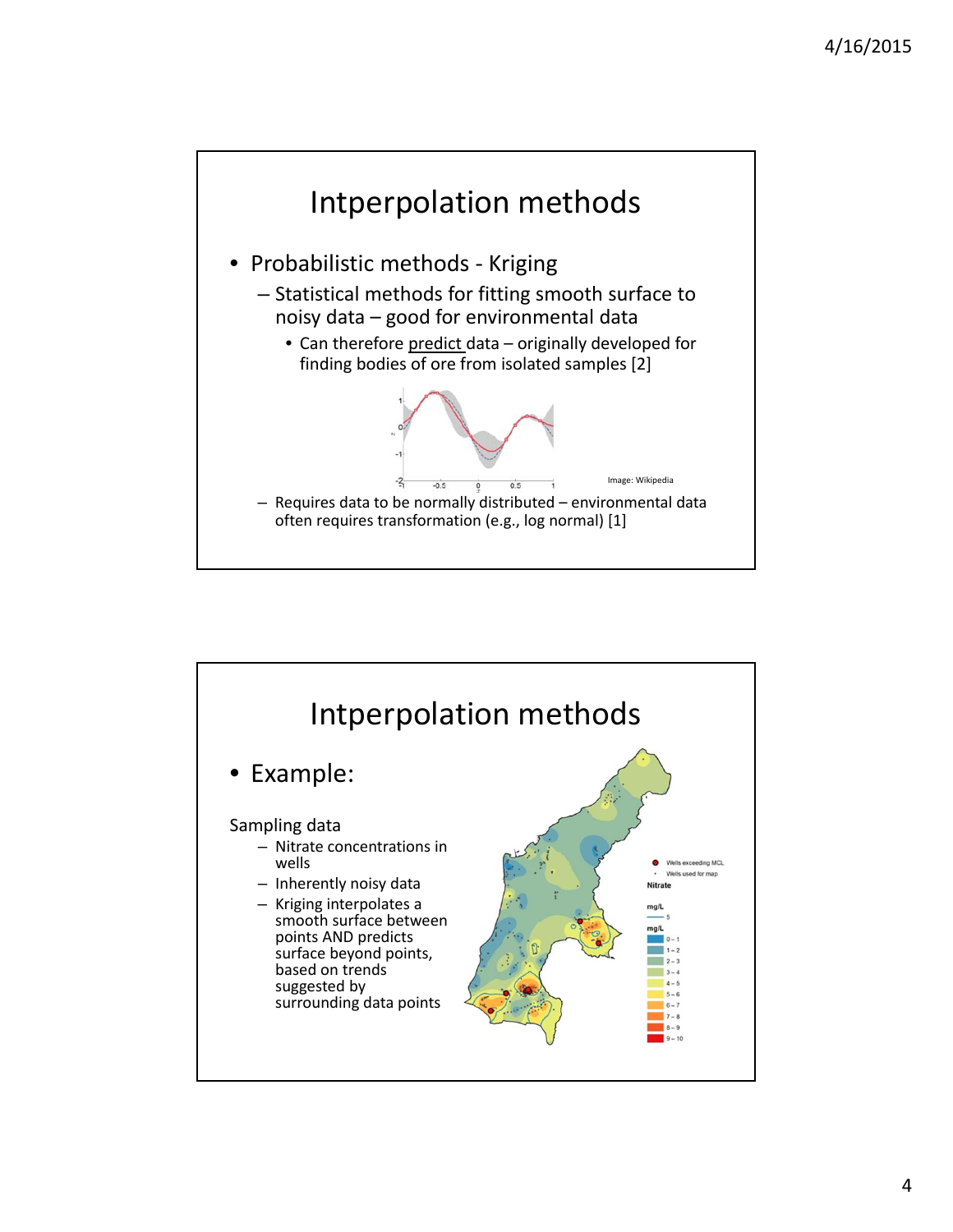## Interpolation methods

- Main types of Kriging:
	- Ordinary Kriging default model in previous versions of ArcGIS
	- Simple Kriging default model in ArcGIS 10.1 [3]
	- Universal Kriging for anisotropic data (data with a direction component, e.g. a single contaminant plume that is elongated along groundwater flow)



- Kriging methods available in ArcGIS 10.1
	- Through **Spatial Analyst** extension:
		- Ordinary Kriging
		- Universal Kriging
		- Spatial Analyst Kriging not recommended:
			- Implementation options very limited
				- » No ability to fine‐tune
			- Produces a raster surface only
				- » Very limited analysis capability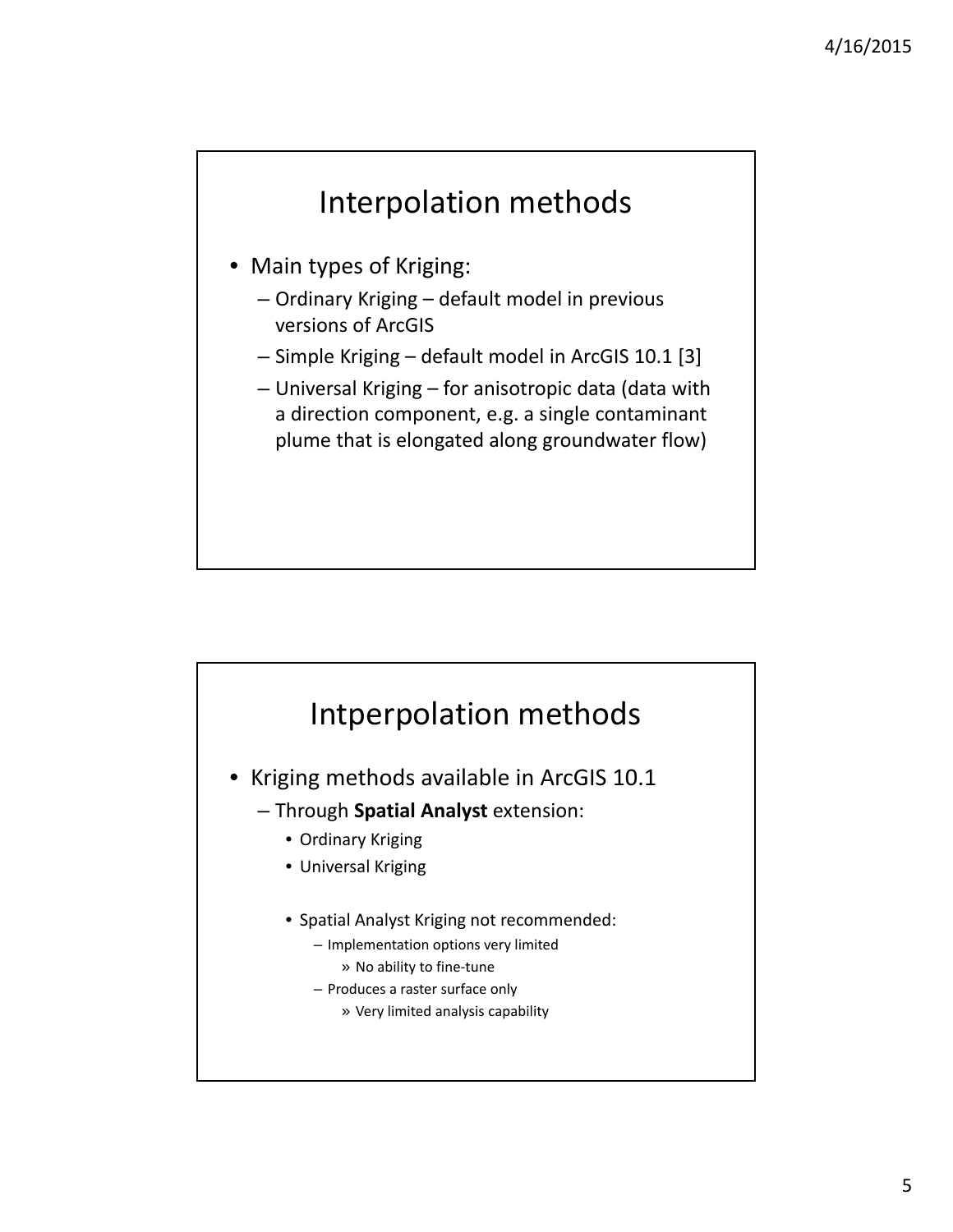



6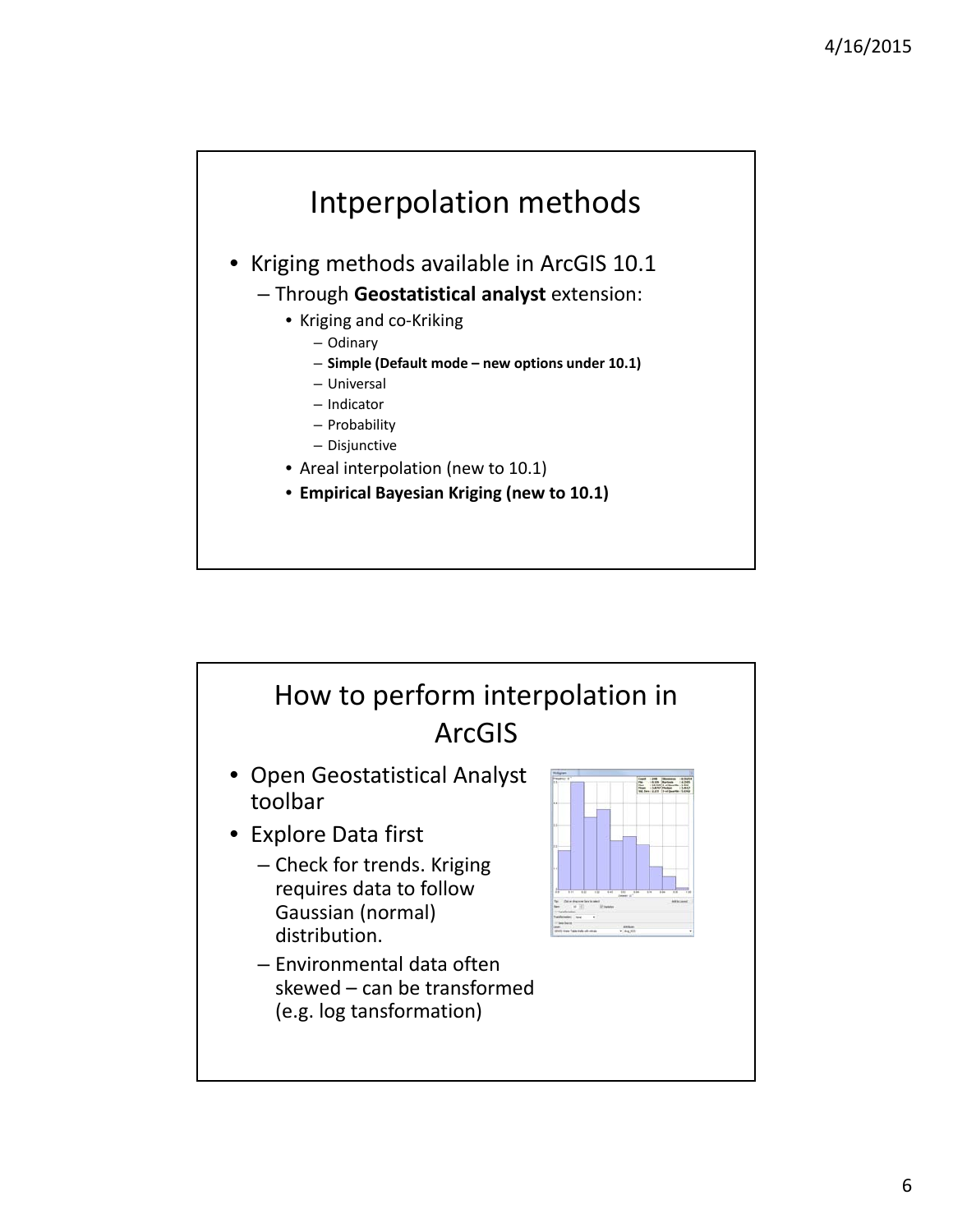### How to perform interpolation in ArcGIS

- Geostatistical Wizard to start interpolation
- Many options for quick, reliable results choose Empirical Bayesian Kriging and log empirical transformation, if justified by the data.
- Experiment with other Kriging methods – have fun building<br>your semivariogram models. Simple Kriging has the most options.



## How to perform interpolation in ArcGIS • The Kriging process: 1. Plotting the semivariogram (automatic) 2. Semivariogram modeling 3. Building prediction surface (Kriging) 4. Analyzing results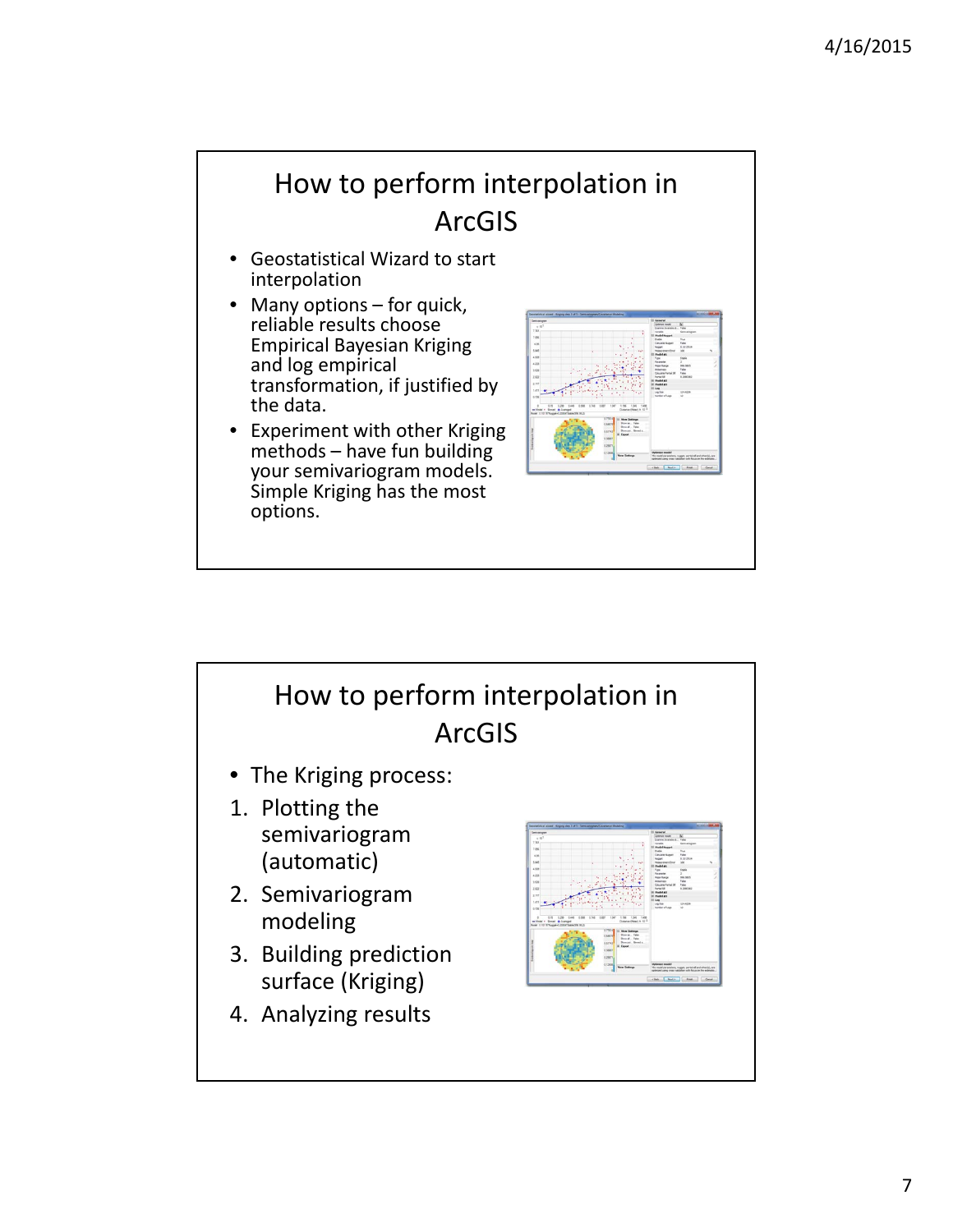

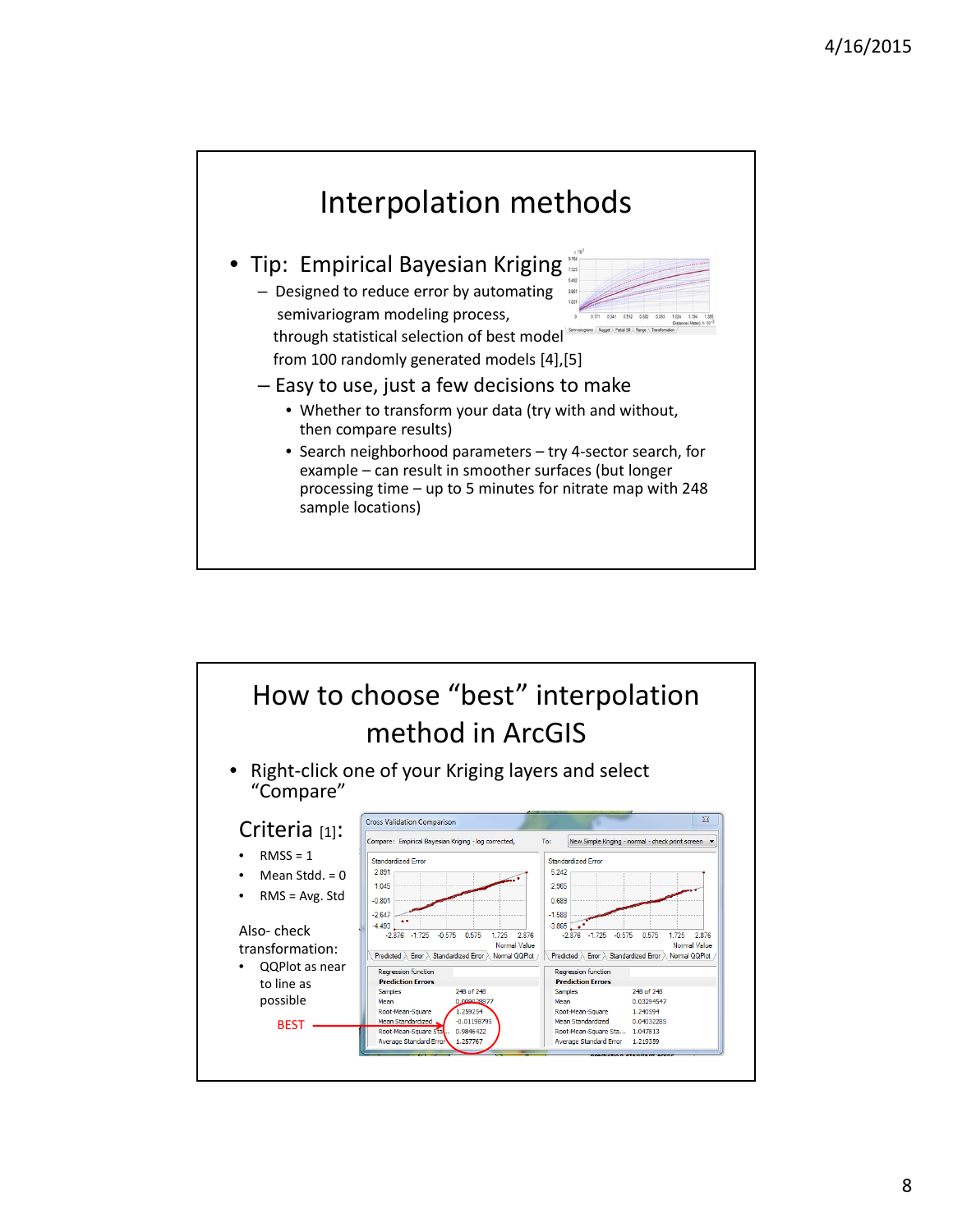

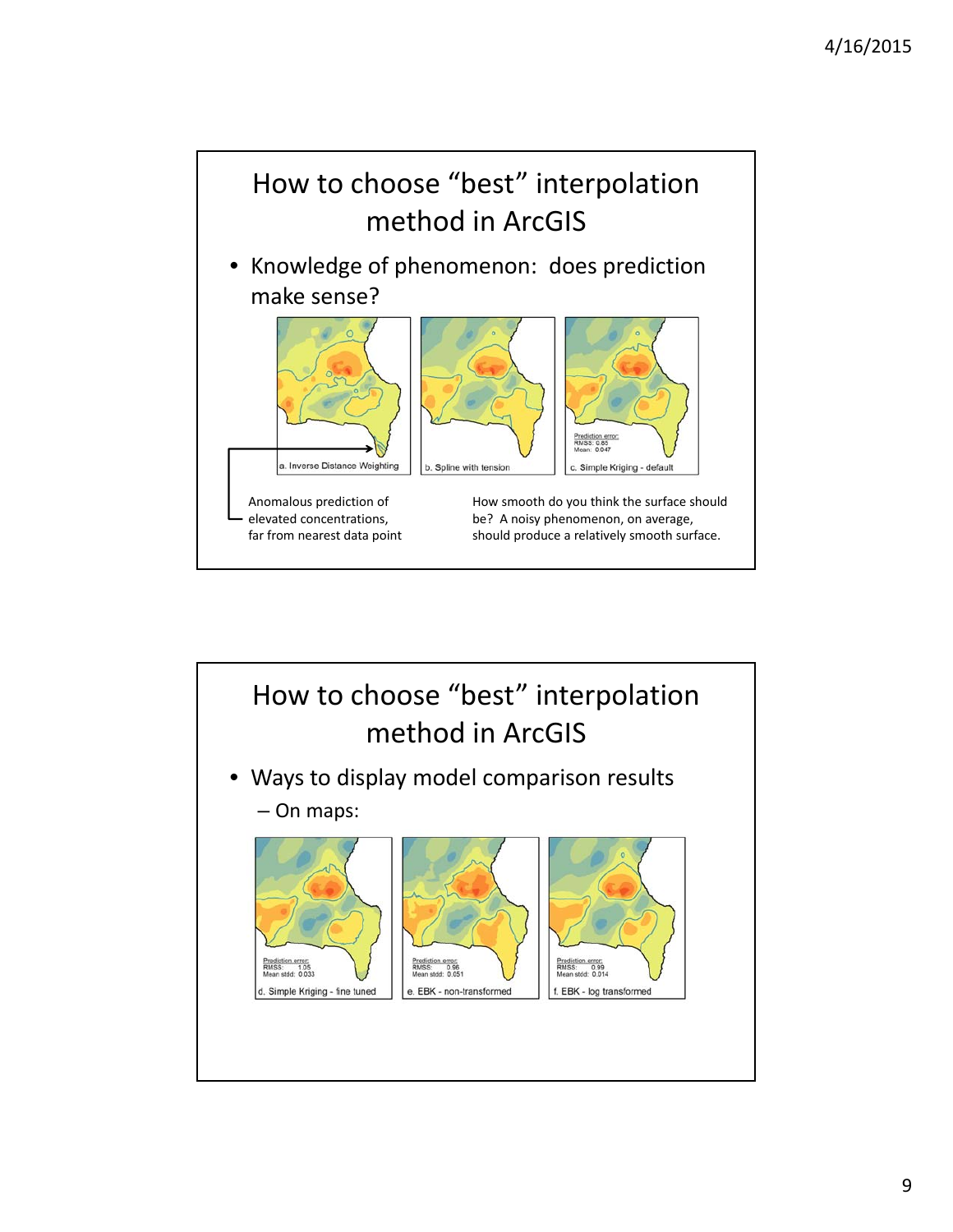

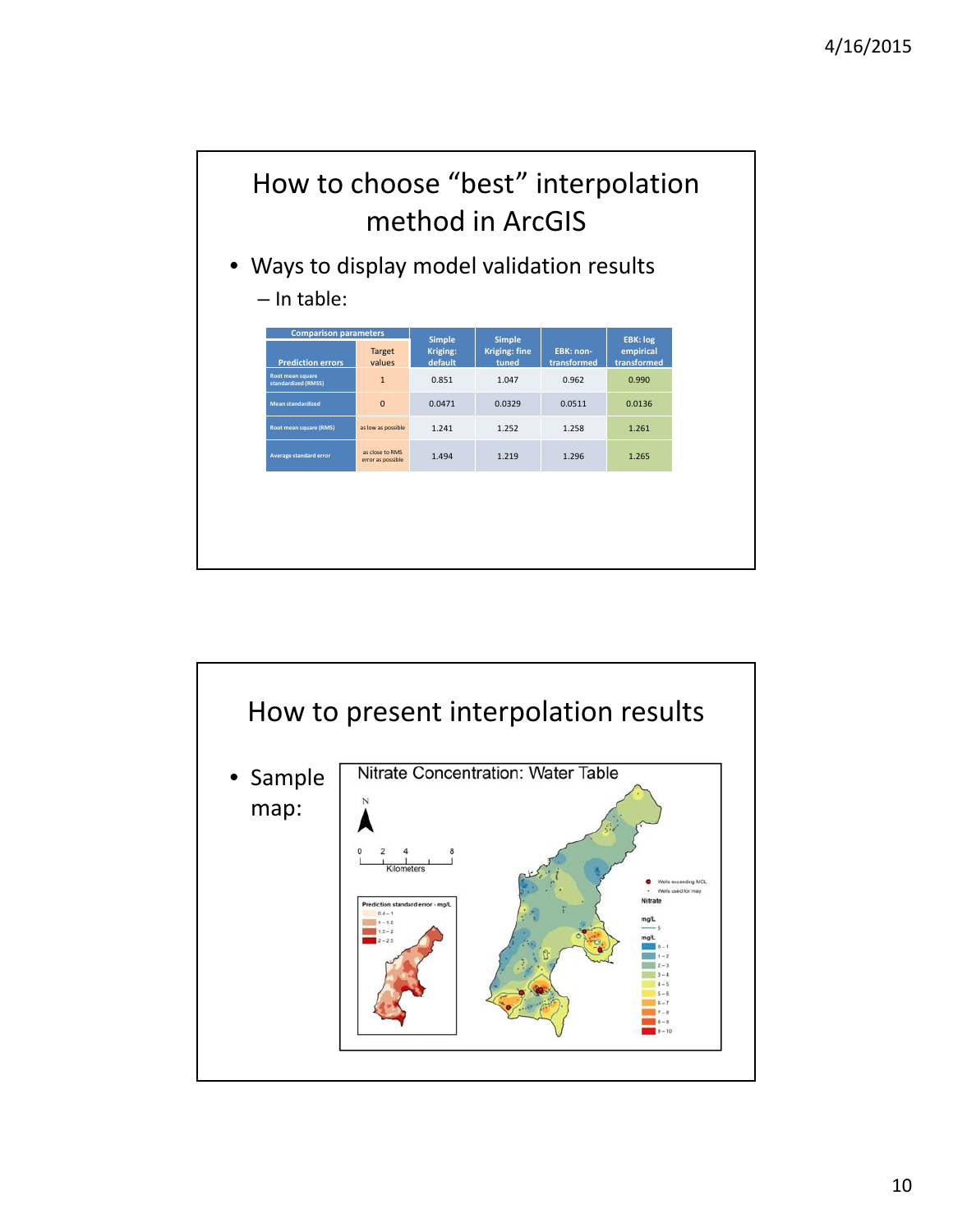

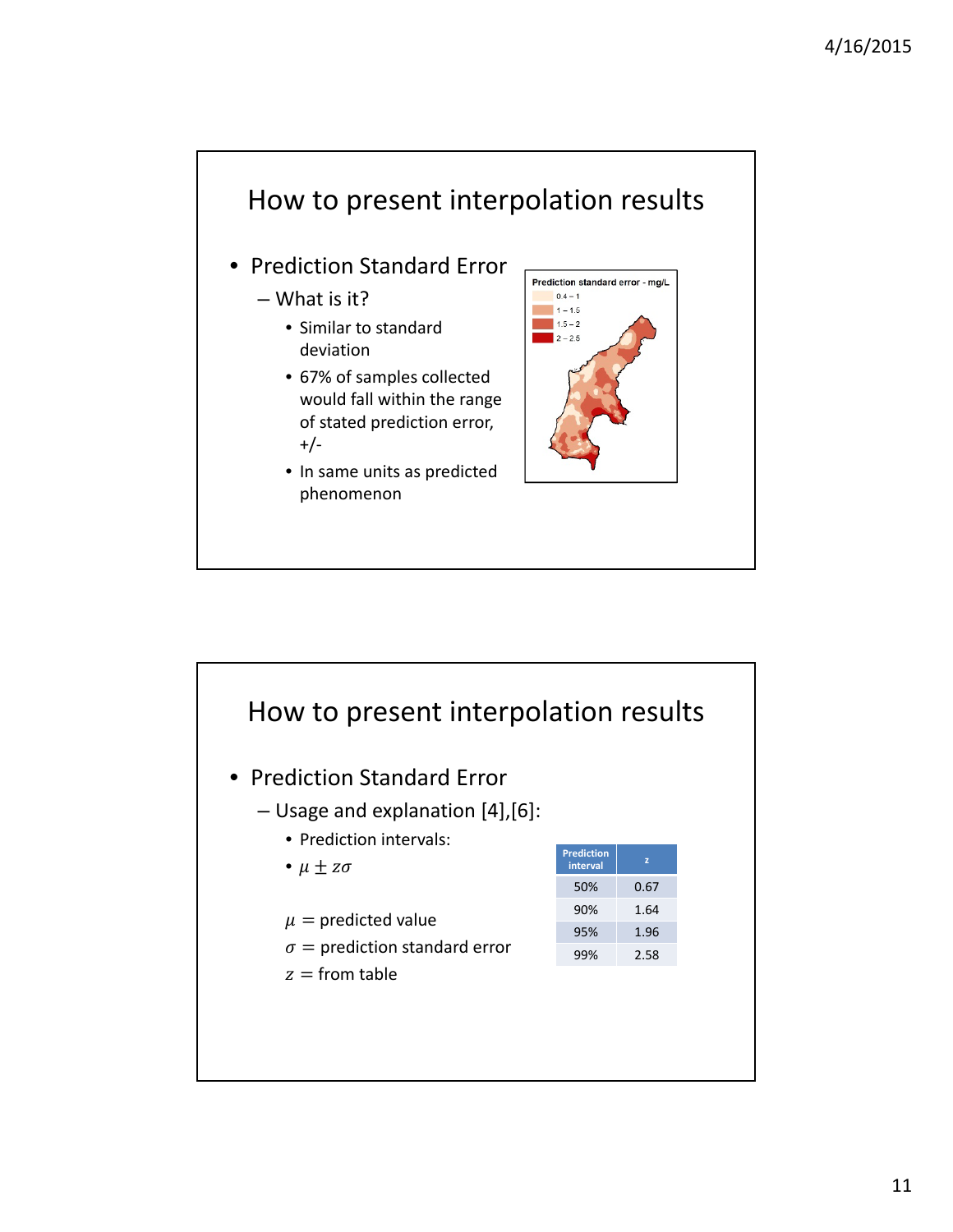

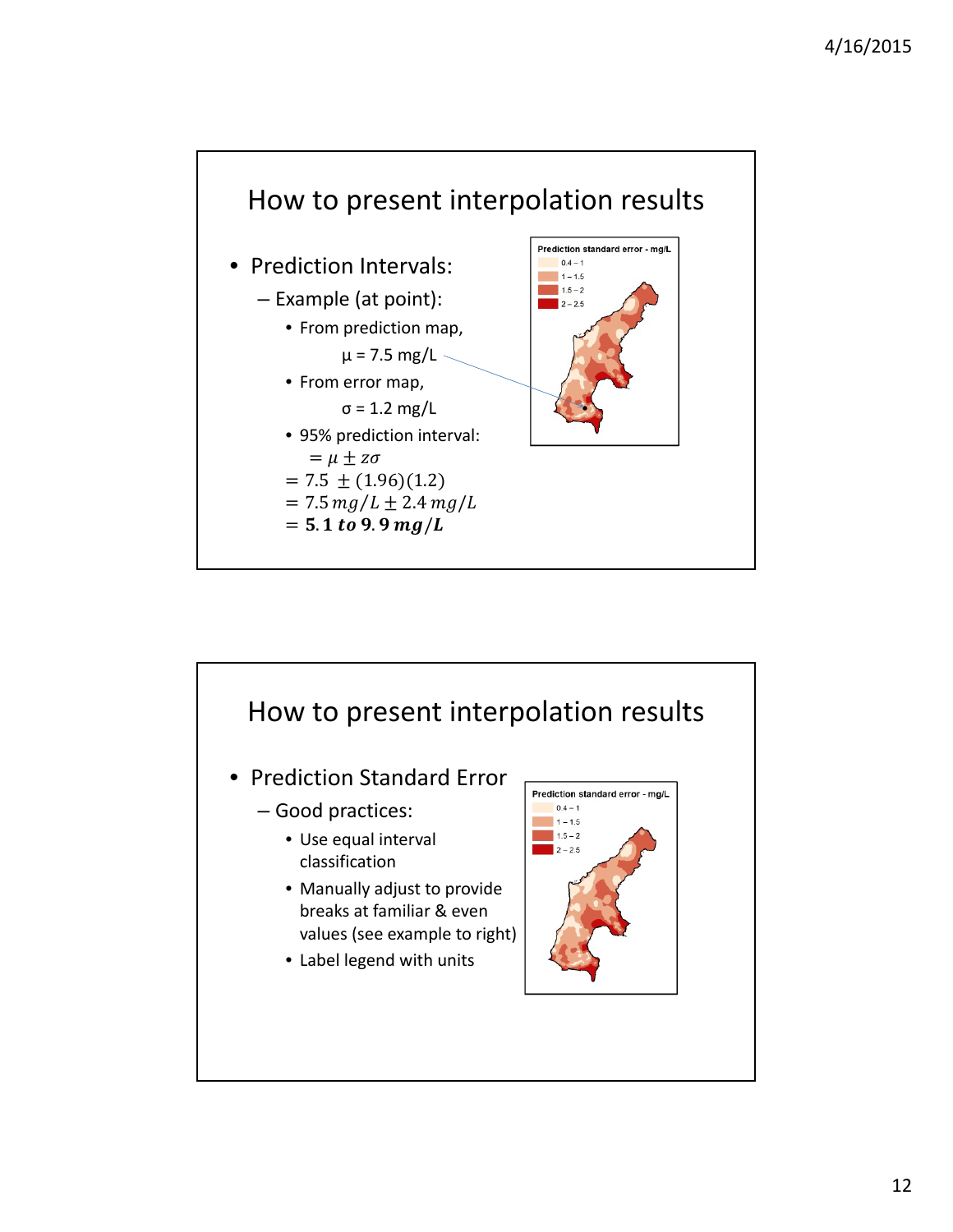# Summary

• Two main types of interpolation:

- Deterministic (TIN, IDW, RBF)
	- Good for exact (elev.) or smooth (modeling) data
- Probabilistic / Statistical
	- Good for noisy data (enviro. sampling)
	- Provides estimate of uncertainty
	- Useful for predicting unknown values